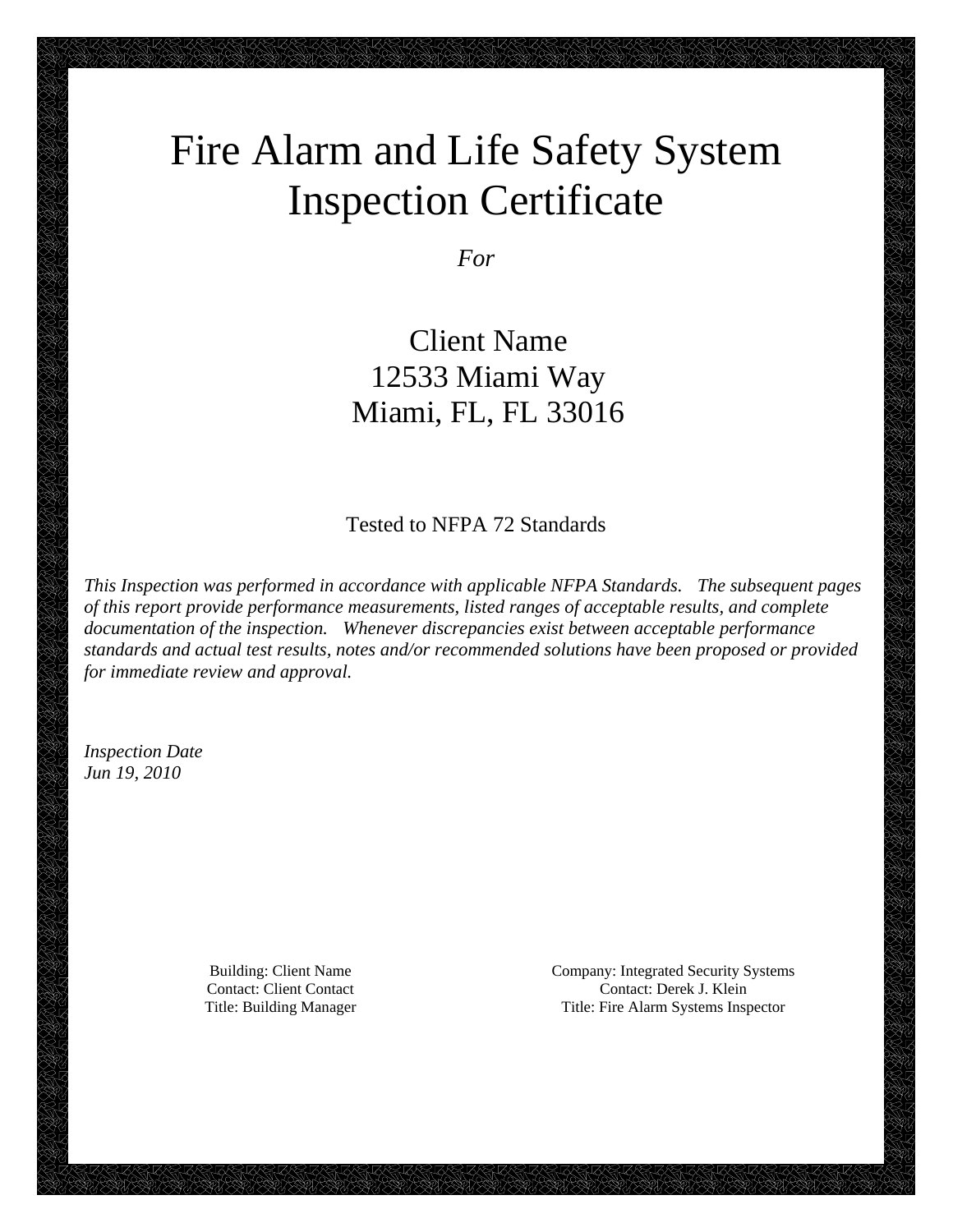## *Executive Summary*

*Generated by: BuildingReports.com* 

| <b>Building Information</b>                                    |                                      |                    |        |                                          |                   |                    |                     |              |
|----------------------------------------------------------------|--------------------------------------|--------------------|--------|------------------------------------------|-------------------|--------------------|---------------------|--------------|
| <b>Building: Client Name</b><br><b>Contact: Client Contact</b> |                                      |                    |        |                                          |                   |                    |                     |              |
| Address: 12533 Miami Way                                       |                                      |                    |        | Phone: 305-822-3130                      |                   |                    |                     |              |
| Address:                                                       |                                      |                    | Fax:   |                                          |                   |                    |                     |              |
| City/State/Zip: Miami, FL, FL 33016                            |                                      |                    |        | Mobile: 305-822-3130                     |                   |                    |                     |              |
| <b>Country: United States of America</b>                       |                                      |                    | Email: |                                          |                   |                    |                     |              |
| <b>Inspection Performed By</b>                                 |                                      |                    |        |                                          |                   |                    |                     |              |
| <b>Company: Integrated Security Systems</b>                    |                                      |                    |        | Inspector: Derek J. Klein                |                   |                    |                     |              |
| Address: 1876 N.W. 7th Street                                  |                                      |                    |        | Phone: 305-341-4607                      |                   |                    |                     |              |
| Address:                                                       |                                      |                    |        | Fax: $305 - 324 - 0008$                  |                   |                    |                     |              |
| City/State/Zip: Miami, FL 33125                                |                                      |                    |        | Mobile: 305.222.3333                     |                   |                    |                     |              |
| <b>Country: United States of America</b>                       |                                      |                    |        | <b>Email:</b> Service@TeamISS.com        |                   |                    |                     |              |
| <b>System Control Unit</b>                                     |                                      |                    |        |                                          |                   |                    |                     |              |
| <b>Manufacturer: EST</b>                                       |                                      |                    |        | Inspection Date: 06/19/2010              |                   |                    | <b>IDC Style: B</b> |              |
| Model Number: EST3                                             |                                      |                    |        | Install Date: 06/02/2009<br>SLC Style: 4 |                   |                    |                     |              |
| Software Version: 03.60.00                                     |                                      |                    |        | Version Date: 11/14/2005                 |                   |                    | <b>NAC Style: Y</b> |              |
| Location: 1st Front Lobby Area                                 |                                      |                    |        | <b>Current Protection: Breaker</b>       |                   |                    |                     |              |
| Monitoring                                                     |                                      |                    |        |                                          |                   |                    |                     |              |
| Type: Digital Communicator                                     |                                      |                    |        | Mfg: EST                                 |                   |                    | Model #: EST3       |              |
| Test Time/Date: 6/19/10 10:03:58 AM                            |                                      |                    |        | <b>Restore Time:</b>                     |                   |                    |                     |              |
| <b>Inspection Summary</b>                                      |                                      |                    |        |                                          |                   |                    |                     |              |
| Category                                                       |                                      | <b>Total Items</b> |        | Serviced                                 |                   | <b>Passed</b>      |                     | Failed/Other |
|                                                                | Qty                                  | %                  | Qty    | %                                        | Qty               | %                  | Qty                 | %            |
| Supervisory                                                    | 16                                   | 11.35%             | 16     | 100.00%                                  | 16                | 100.00%            | 0                   | 0%           |
| Monitor                                                        | 1<br>3                               | 0.71%<br>2.13%     | 1<br>3 | 100.00%<br>100.00%                       | $\mathbf{1}$<br>3 | 100.00%<br>100.00% | 0<br>0              | 0%<br>0%     |
| Auxiliary<br>Initiating                                        | 98                                   | 69.50%             | 98     | 100.00%                                  | 98                | 100.00%            | 0                   | 0%           |
| Indicating                                                     | 11                                   | 7.80%              | 11     | 100.00%                                  | 11                | 100.00%            | 0                   | 0%           |
| Control                                                        | 12                                   | 8.51%              | 12     | 100.00%                                  | 12                | 100.00%            | 0                   | 0%           |
| <b>Totals</b>                                                  | 141                                  | 100%               | 141    | 100.00<br>$\%$                           | 141               | 100.00<br>$\%$     | $\bf{0}$            | 0%           |
| Certification                                                  |                                      |                    |        |                                          |                   |                    |                     |              |
| <b>Building: Client Name</b>                                   | Company: Integrated Security Systems |                    |        |                                          |                   |                    |                     |              |
| <b>Contact: Client Contact</b>                                 |                                      |                    |        | Inspector: Derek J. Klein                |                   |                    |                     |              |
|                                                                |                                      |                    |        |                                          |                   |                    |                     |              |
| Signed:                                                        | Signed:                              |                    |        |                                          |                   |                    |                     |              |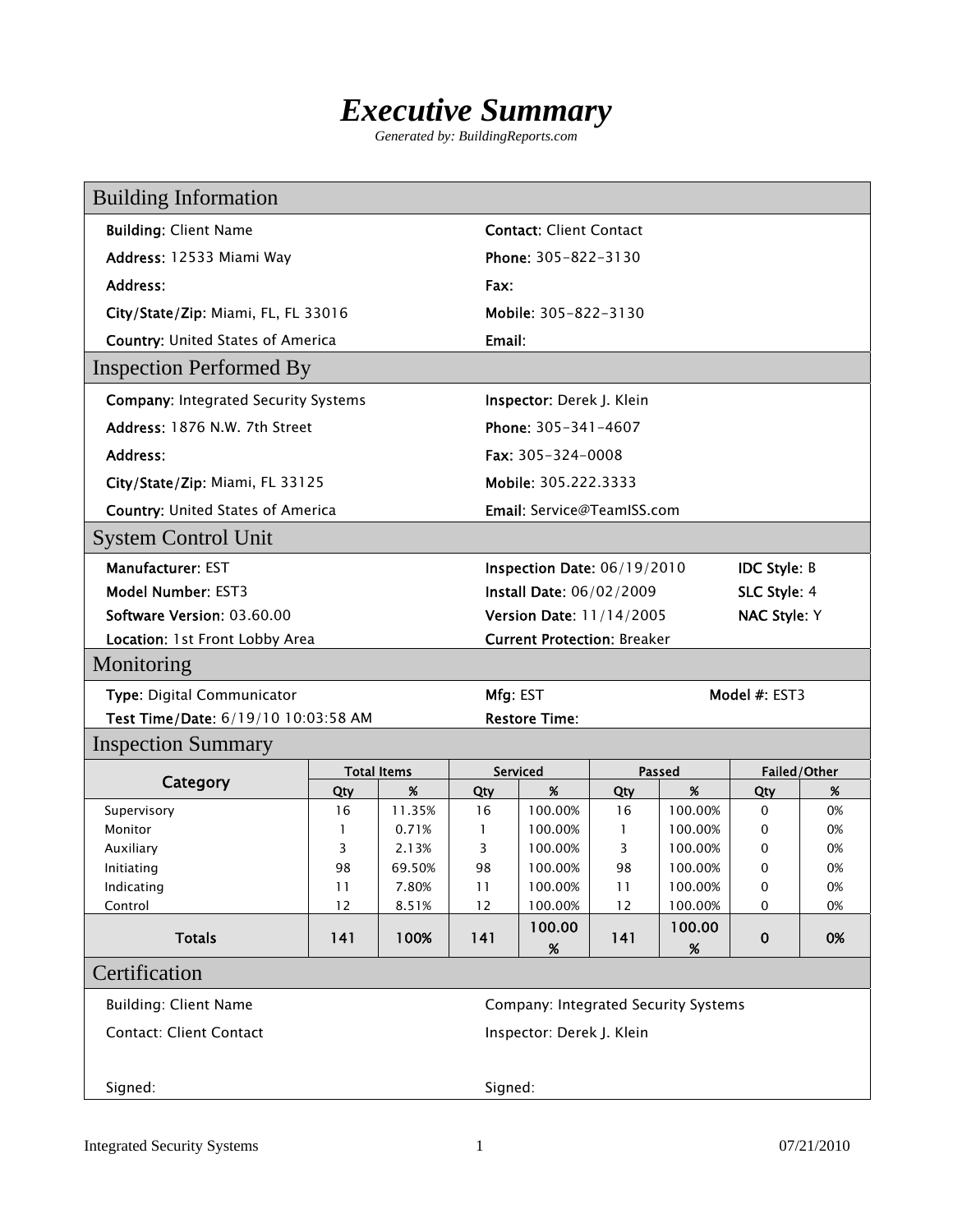## *Inspection & Testing*

*Generated by: BuildingReports.com* 

Building: Client Name Control Panel: 1 - EST EST3

*The Inspection & Testing section lists all of the items inspected in your building. Items are grouped by Passed or Failed/Other. Items are listed by Category. Each item includes the services performed, and the time & date at which testing occurred.* 

| <b>Device Type</b>   | Location                         | <b>Service</b> | <b>Time</b> | <b>Date</b> |
|----------------------|----------------------------------|----------------|-------------|-------------|
|                      | <b>Passed</b>                    |                |             |             |
| Auxiliary            |                                  |                |             |             |
| Programmable Relay   | 1st Inside Elevator Machine Room | Tested         | 2:51:08 PM  | 06/19/2010  |
| Programmable Relay   | 1st Inside Elevator Machine Room | <b>Tested</b>  | 2:51:12 PM  | 06/19/2010  |
| Programmable Relay   | 1st Inside Elevator Machine Room | Tested         | 2:51:17 PM  | 06/19/2010  |
| Control              |                                  |                |             |             |
| <b>Battery</b>       | 1st Front Electrical Room        | Tested         | 9:30:39 AM  | 06/19/2010  |
| <b>Battery</b>       | 1st Front Electrical Room        | <b>Tested</b>  | 9:39:01 AM  | 06/19/2010  |
| <b>Battery</b>       | 1st Front Electrical Room        | Tested         | 9:43:02 AM  | 06/19/2010  |
| <b>Battery</b>       | 1st Front Lobby Area             | Tested         | 10:04:10 AM | 06/19/2010  |
| Communication Line   | 1st Front Electrical Room        | <b>Tested</b>  | 9:55:56 AM  | 06/19/2010  |
| Communication Line   | 1st Front Electrical Room        |                | 9:56:09 AM  | 06/19/2010  |
| Communicator         | 1st Front Lobby Area             | <b>Tested</b>  | 10:03:58 AM | 06/19/2010  |
| Control Panel        | 1st Front Lobby Area             | Tested         | 10:04:50 AM | 06/19/2010  |
| Disconnect           | 1st Front Electrical Room        | Tested         | 10:02:08 AM | 06/19/2010  |
| Power Supply         | 1st Front Electrical Room        | <b>Tested</b>  | 9:26:31 AM  | 06/19/2010  |
| Power Supply         | 1st Front Electrical Room        | <b>Tested</b>  | 9:40:58 AM  | 06/19/2010  |
| Power Supply         | 1st Front Electrical Room        | Tested         | 9:45:06 AM  | 06/19/2010  |
| Indicating           |                                  |                |             |             |
| Bell                 | 1st Outside Pump Room            | <b>Tested</b>  | 10:07:44 AM | 06/19/2010  |
| Horn/Strobe          | 1st Front Electrical Room        | Tested         | 9:56:40 AM  | 06/19/2010  |
| Horn/Strobe          | 1st Front Electrical Room        | Tested         | 9:56:50 AM  | 06/19/2010  |
| Horn/Strobe          | 1st Front Electrical Room        | Tested         | 9:56:51 AM  | 06/19/2010  |
| Horn/Strobe          | 1st Front Electrical Room        | Tested         | 9:56:52 AM  | 06/19/2010  |
| Horn/Strobe          | 1st Front Electrical Room        | <b>Tested</b>  | 9:58:08 AM  | 06/19/2010  |
| Horn/Strobe          | 1st Front Electrical Room        | Tested         | 9:58:23 AM  | 06/19/2010  |
| Horn/Strobe          | 1st Front Electrical Room        | Tested         | 9:58:32 AM  | 06/19/2010  |
| Horn/Strobe          | 1st Front Electrical Room        | <b>Tested</b>  | 9:58:49 AM  | 06/19/2010  |
| Horn/Strobe          | 1st Front Electrical Room        | <b>Tested</b>  | 9:58:59 AM  | 06/19/2010  |
| Horn/Strobe          | 1st Front Electrical Room        | Tested         | 9:59:07 AM  | 06/19/2010  |
| Initiating           |                                  |                |             |             |
| <b>Heat Detector</b> | 1st West Laundry Room            | Tested         | 10:13:27 AM | 06/19/2010  |
| <b>Heat Detector</b> | 1st West Compactor Room          | Tested         | 2:59:53 PM  | 06/19/2010  |
| <b>Pull Station</b>  | 1st West Lobby Entrance          | Tested         | 10:21:22 AM | 06/19/2010  |
| <b>Pull Station</b>  | 1st Southwest Hallway Exit       | Tested         | 10:29:43 AM | 06/19/2010  |
| <b>Pull Station</b>  | 1st Southeast Hallway Exit       | Tested         | 10:34:54 AM | 06/19/2010  |
| <b>Pull Station</b>  | 1st Southeast Activity Rm Exit   | Tested         | 10:35:40 AM | 06/19/2010  |
| <b>Pull Station</b>  | 1st Northeast Activity Rm Exit   | Tested         | 10:41:23 AM | 06/19/2010  |
| <b>Pull Station</b>  | 1st Northeast Hallway Exit       | Tested         | 10:44:12 AM | 06/19/2010  |

Integrated Security Systems 2 07/21/2010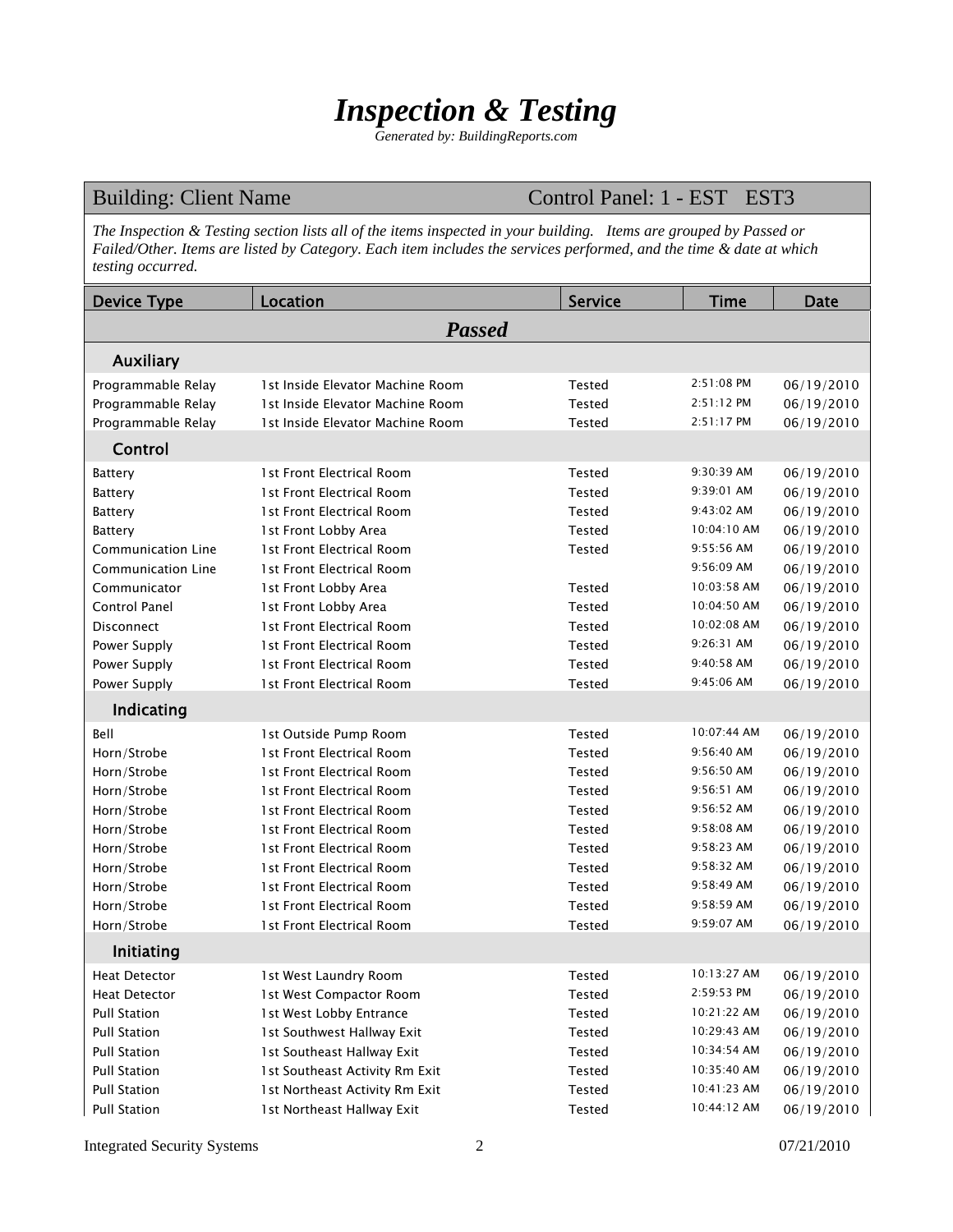| <b>Device Type</b>  | Location                         | <b>Service</b> | <b>Time</b> | <b>Date</b> |
|---------------------|----------------------------------|----------------|-------------|-------------|
| <b>Pull Station</b> | 1st Inside Pump Room Exit        | <b>Tested</b>  | 2:49:31 PM  | 06/19/2010  |
| <b>Pull Station</b> | 1st compactor room Entrance      | <b>Tested</b>  | 2:53:04 PM  | 06/19/2010  |
| <b>Pull Station</b> | 2nd Northeast Hallway Exit       | Tested         | 2:34:01 PM  | 06/19/2010  |
| <b>Pull Station</b> | 2nd Inside Elevator Lobby        | Tested         | 2:36:37 PM  | 06/19/2010  |
| <b>Pull Station</b> | 2nd Southwest Hallway Exit       | Tested         | 2:38:58 PM  | 06/19/2010  |
| <b>Pull Station</b> | 3rd Southwest Hallway Exit       | <b>Tested</b>  | 2:24:16 PM  | 06/19/2010  |
| <b>Pull Station</b> | 3rd At Elevator Lobby            | Tested         | 2:26:37 PM  | 06/19/2010  |
| <b>Pull Station</b> | 3rd Northeast Hallway Exit       | <b>Tested</b>  | 2:28:42 PM  | 06/19/2010  |
| <b>Pull Station</b> | 4th North Hallway Exit           | Tested         | 2:04:56 PM  | 06/19/2010  |
| <b>Pull Station</b> | 4th West Elevator Lobby          | Tested         | 2:14:16 PM  | 06/19/2010  |
| <b>Pull Station</b> | 4th South Hallway Exit           | <b>Tested</b>  | 2:19:38 PM  | 06/19/2010  |
| <b>Pull Station</b> | 5th South Hallway Exit           | Tested         | 11:44:12 AM | 06/19/2010  |
| <b>Pull Station</b> | 5th Northwest Hallway Exit       | Tested         | 11:45:44 AM | 06/19/2010  |
| <b>Pull Station</b> | 5th North Hallway Exit           | Tested         | 1:58:23 PM  | 06/19/2010  |
| Smoke Detector      | 1st Above Electrical Room        | Tested/Cleaned | 10:14:51 AM | 06/19/2010  |
| Smoke Detector      | 1st Front Lobby Area             | Tested/Cleaned | 10:23:00 AM | 06/19/2010  |
| Smoke Detector      | 1st South Hallway Entrance       | Tested/Cleaned | 10:25:18 AM | 06/19/2010  |
| Smoke Detector      | 1st South Hallway                | Tested/Cleaned | 10:26:12 AM | 06/19/2010  |
| Smoke Detector      | 1st South Hallway                | Tested/Cleaned | 10:28:00 AM | 06/19/2010  |
| Smoke Detector      | 1st South Hallway                | Tested/Cleaned | 10:28:42 AM | 06/19/2010  |
| Smoke Detector      | 1st South Hallway Exit           | Tested/Cleaned | 10:29:08 AM | 06/19/2010  |
| Smoke Detector      | 1st Southeast Activity Room 2    | Tested/Cleaned | 10:36:06 AM | 06/19/2010  |
| Smoke Detector      | 1st Southeast Elevator Lobby     | Tested/Cleaned | 10:37:03 AM | 06/19/2010  |
| Smoke Detector      | 1st Northeast Elevator Lobby     | Tested/Cleaned | 10:37:54 AM | 06/19/2010  |
| Smoke Detector      | 1st Northeast Activity Room      | Tested/Cleaned | 10:38:28 AM | 06/19/2010  |
| Smoke Detector      | 1st North Hallway                | Tested/Cleaned | 10:41:57 AM | 06/19/2010  |
| Smoke Detector      | 1st North Hallway                | Tested/Cleaned | 10:43:02 AM | 06/19/2010  |
| Smoke Detector      | 1st North Hallway Exit           | Tested/Cleaned | 10:43:49 AM | 06/19/2010  |
| Smoke Detector      | 1st Southeast Pump Room          | Tested/Cleaned | 2:48:25 PM  | 06/19/2010  |
| Smoke Detector      | 1st Inside Elevator Machine Room | Tested/Cleaned | 2:51:03 PM  | 06/19/2010  |
| Smoke Detector      | 1st Above Store Room             | Tested/Cleaned | 3:02:43 PM  | 06/19/2010  |
| Smoke Detector      | 1st Inside Main Office           | Tested/Cleaned | 3:02:52 PM  | 06/19/2010  |
| Smoke Detector      | 1st Elevator Lobby               | Tested/Cleaned | 3:02:55 PM  | 06/19/2010  |
| Smoke Detector      | 2nd Northeast Hallway Exit       | Tested/Cleaned | 2:34:19 PM  | 06/19/2010  |
| Smoke Detector      | 2nd Northeast Hallway            | Tested/Cleaned | 2:34:37 PM  | 06/19/2010  |
| Smoke Detector      | 2nd Northwest Hallway            | Tested/Cleaned | 2:35:02 PM  | 06/19/2010  |
| Smoke Detector      | 2nd Northwest Hallway            | Tested/Cleaned | 2:35:16 PM  | 06/19/2010  |
| Smoke Detector      | 2nd Northwest Hallway Entrance   | Tested/Cleaned | 2:35:31 PM  | 06/19/2010  |
| Smoke Detector      | 2nd At Elevator Lobby            | Tested/Cleaned | 2:35:56 PM  | 06/19/2010  |
| Smoke Detector      | 2nd Southwest Hallway Entrance   | Tested/Cleaned | 2:36:54 PM  | 06/19/2010  |
| Smoke Detector      | 2nd Southwest Hallway            | Tested/Cleaned | 2:37:10 PM  | 06/19/2010  |
| Smoke Detector      | 2nd Southwest Hallway            | Tested/Cleaned | 2:37:27 PM  | 06/19/2010  |
| Smoke Detector      | 2nd Southwest Hallway            | Tested/Cleaned | 2:37:41 PM  | 06/19/2010  |
| Smoke Detector      | 2nd Southwest Hallway Exit       | Tested/Cleaned | 2:37:59 PM  | 06/19/2010  |
| Smoke Detector      | 3rd Southwest Hallway Exit       | Tested/Cleaned | 2:24:39 PM  | 06/19/2010  |
| Smoke Detector      | 3rd Southwest Hallway            | Tested/Cleaned | 2:25:10 PM  | 06/19/2010  |
| Smoke Detector      | 3rd Southwest Hallway            | Tested/Cleaned | 2:25:22 PM  | 06/19/2010  |
| Smoke Detector      | 3rd Southwest Hallway            | Tested/Cleaned | 2:25:38 PM  | 06/19/2010  |
| Smoke Detector      | 3rd Southwest Hallway Entrance   | Tested/Cleaned | 2:25:54 PM  | 06/19/2010  |
| Smoke Detector      | 3rd At Elevator Lobby            | Tested/Cleaned | 2:27:17 PM  | 06/19/2010  |
| Smoke Detector      | 3rd Northeast Hallway Entrance   | Tested/Cleaned | 2:27:31 PM  | 06/19/2010  |
| Smoke Detector      | 3rd Northeast Hallway            | Tested/Cleaned | 2:27:46 PM  | 06/19/2010  |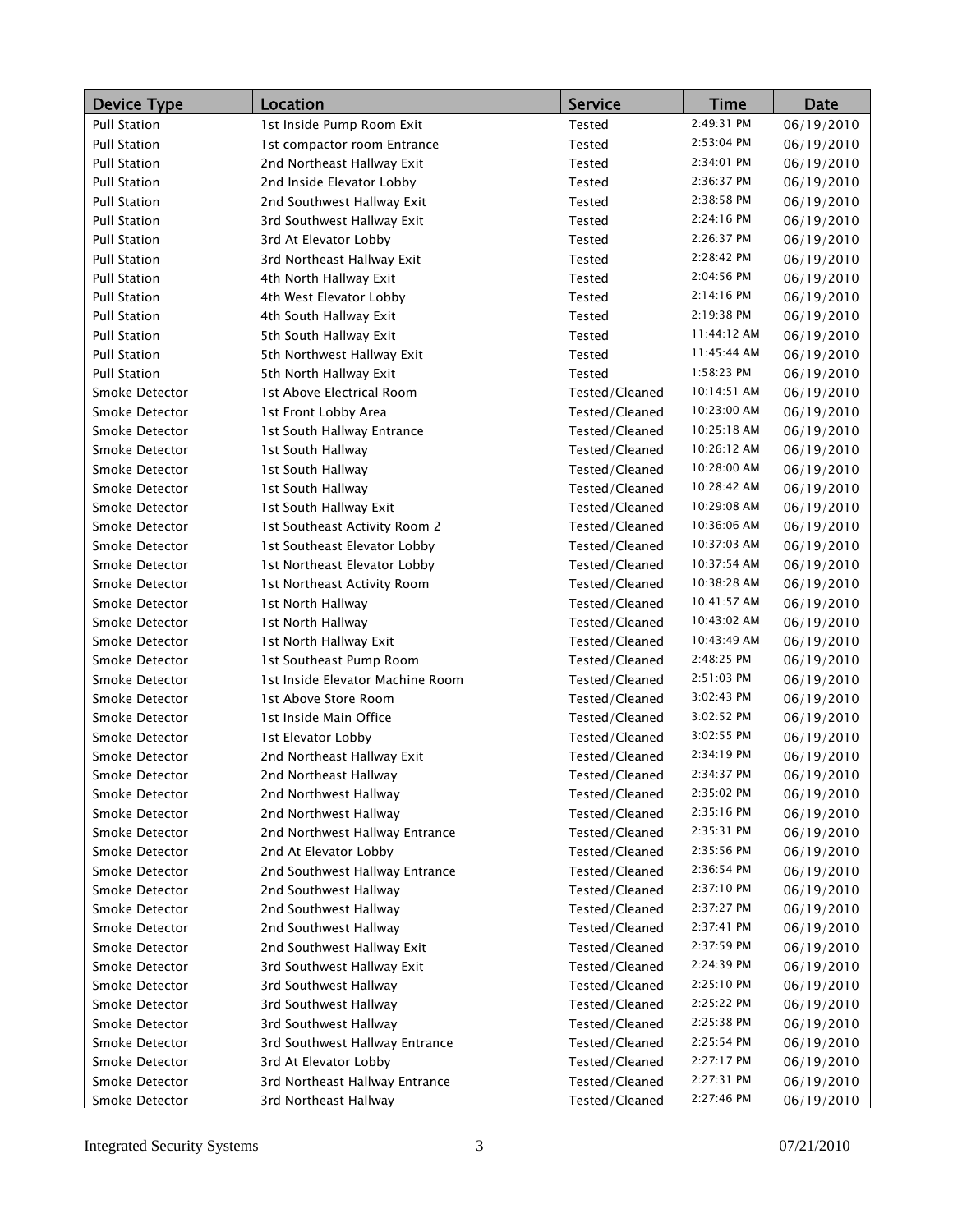| <b>Device Type</b>      | Location                       | <b>Service</b> | <b>Time</b>  | <b>Date</b> |
|-------------------------|--------------------------------|----------------|--------------|-------------|
| Smoke Detector          | 3rd Northeast Hallway          | Tested/Cleaned | 2:28:00 PM   | 06/19/2010  |
| Smoke Detector          | 3rd Northeast Hallway          | Tested/Cleaned | 2:28:13 PM   | 06/19/2010  |
| Smoke Detector          | 3rd Northeast Hallway Exit     | Tested/Cleaned | 2:28:30 PM   | 06/19/2010  |
| Smoke Detector          | 4th East Corridor              | Tested/Cleaned | 2:06:28 PM   | 06/19/2010  |
| Smoke Detector          | 4th East Corridor              | Tested/Cleaned | 2:07:22 PM   | 06/19/2010  |
| Smoke Detector          | 4th East Corridor              | Tested/Cleaned | 2:08:32 PM   | 06/19/2010  |
| Smoke Detector          | 4th East Corridor              | Tested/Cleaned | 2:09:32 PM   | 06/19/2010  |
| Smoke Detector          | 4th East Corridor              | Tested/Cleaned | 2:10:08 PM   | 06/19/2010  |
| Smoke Detector          | 4th Above Elevator Lobby       | Tested/Cleaned | 2:11:19 PM   | 06/19/2010  |
| Smoke Detector          | 4th West Corridor              | Tested/Cleaned | 2:16:43 PM   | 06/19/2010  |
| Smoke Detector          | 4th West Corridor              | Tested/Cleaned | 2:17:22 PM   | 06/19/2010  |
| Smoke Detector          | 4th West Corridor              | Tested/Cleaned | 2:17:44 PM   | 06/19/2010  |
| Smoke Detector          | 4th West Corridor              | Tested/Cleaned | 2:18:08 PM   | 06/19/2010  |
| Smoke Detector          | 4th West Corridor              | Tested/Cleaned | 2:18:57 PM   | 06/19/2010  |
| Smoke Detector          | 5th West Hallway               | Tested/Cleaned | 11:28:15 AM  | 06/19/2010  |
| Smoke Detector          | 5th West Hallway               | Tested/Cleaned | 11:30:08 AM  | 06/19/2010  |
| Smoke Detector          | 5th West Hallway               | Tested/Cleaned | 11:33:43 AM  | 06/19/2010  |
| Smoke Detector          | 5th West Hallway               | Tested/Cleaned | 11:34:28 AM  | 06/19/2010  |
| Smoke Detector          | 5th West Hallway               | Tested/Cleaned | 11:35:28 AM  | 06/19/2010  |
| Smoke Detector          | 5th Above Elevator Lobby       | Tested/Cleaned | 1:48:01 PM   | 06/19/2010  |
| Smoke Detector          | 5th West Corridor              | Tested/Cleaned | $1:51:43$ PM | 06/19/2010  |
| Smoke Detector          | 5th West Corridor              | Tested/Cleaned | 1:52:57 PM   | 06/19/2010  |
| Smoke Detector          | 5th West Corridor              | Tested/Cleaned | 1:54:09 PM   | 06/19/2010  |
| Smoke Detector          | 5th West Corridor              | Tested/Cleaned | 1:54:41 PM   | 06/19/2010  |
| Smoke Detector          | 5th West Corridor              | Tested/Cleaned | 1:56:52 PM   | 06/19/2010  |
| <b>Waterflow Switch</b> | 1st North Stairwell Exit       | Tested         | 10:45:31 AM  | 06/19/2010  |
| <b>Waterflow Switch</b> | 1st South Stairwell            | <b>Tested</b>  | 2:43:02 PM   | 06/19/2010  |
| <b>Waterflow Switch</b> | 1st Inside Pump Room           | Tested         | 2:49:17 PM   | 06/19/2010  |
| <b>Waterflow Switch</b> | 1st West Compactor Room        | Tested         | 2:58:04 PM   | 06/19/2010  |
| <b>Waterflow Switch</b> | 1st Inside Pump Room           | Tested         | 3:03:02 PM   | 06/19/2010  |
| <b>Waterflow Switch</b> | 2nd North Stairwell            | Tested         | 2:32:51 PM   | 06/19/2010  |
| <b>Waterflow Switch</b> | 2nd South Stairwell            | <b>Tested</b>  | 2:39:58 PM   | 06/19/2010  |
| <b>Waterflow Switch</b> | 3rd South Stairwell            | Tested         | 2:23:16 PM   | 06/19/2010  |
| <b>Waterflow Switch</b> | 3rd North Stairwell            | <b>Tested</b>  | 2:30:27 PM   | 06/19/2010  |
| <b>Waterflow Switch</b> | 4th North Stairwell            | Tested         | 2:03:57 PM   | 06/19/2010  |
| <b>Waterflow Switch</b> | 4th South Stairwell            | Tested         | 2:20:55 PM   | 06/19/2010  |
| <b>Waterflow Switch</b> | 5th South Stairwell            | Tested         | 11:38:25 AM  | 06/19/2010  |
| Waterflow Switch        | 5th North Stairwell            | Tested         | 1:59:59 PM   | 06/19/2010  |
| <b>Monitor</b>          |                                |                |              |             |
| Monitoring              | 1st Front Lobby Area           | Tested         | 10:04:28 AM  | 06/19/2010  |
| Supervisory             |                                |                |              |             |
| <b>Tamper Switch</b>    | 1st North Stairwell Exit       | Tested         | 10:54:16 AM  | 06/19/2010  |
| Tamper Switch           | 1st Southwest Stairwell Exit   | Tested         | 2:42:27 PM   | 06/19/2010  |
| Tamper Switch           | 1st Inside Pump Room           | Tested         | 2:48:59 PM   | 06/19/2010  |
| <b>Tamper Switch</b>    | 1st Inside Pump Room           | Tested         | 2:49:07 PM   | 06/19/2010  |
| <b>Tamper Switch</b>    | 1st Inside compactor room Room | Tested         | 2:57:53 PM   | 06/19/2010  |
| <b>Tamper Switch</b>    | 1st Inside compactor room Room | Tested         | 3:03:00 PM   | 06/19/2010  |
| Tamper Switch           | 1st Inside Pump Room           | Tested         | 3:03:04 PM   | 06/19/2010  |
| Tamper Switch           | 2nd North Stairwell            | Tested         | 2:32:06 PM   | 06/19/2010  |
| Tamper Switch           | 2nd South Stairwell            | Tested         | 2:41:11 PM   | 06/19/2010  |
| Tamper Switch           | 3rd South Stairwell            | Tested         | 2:22:44 PM   | 06/19/2010  |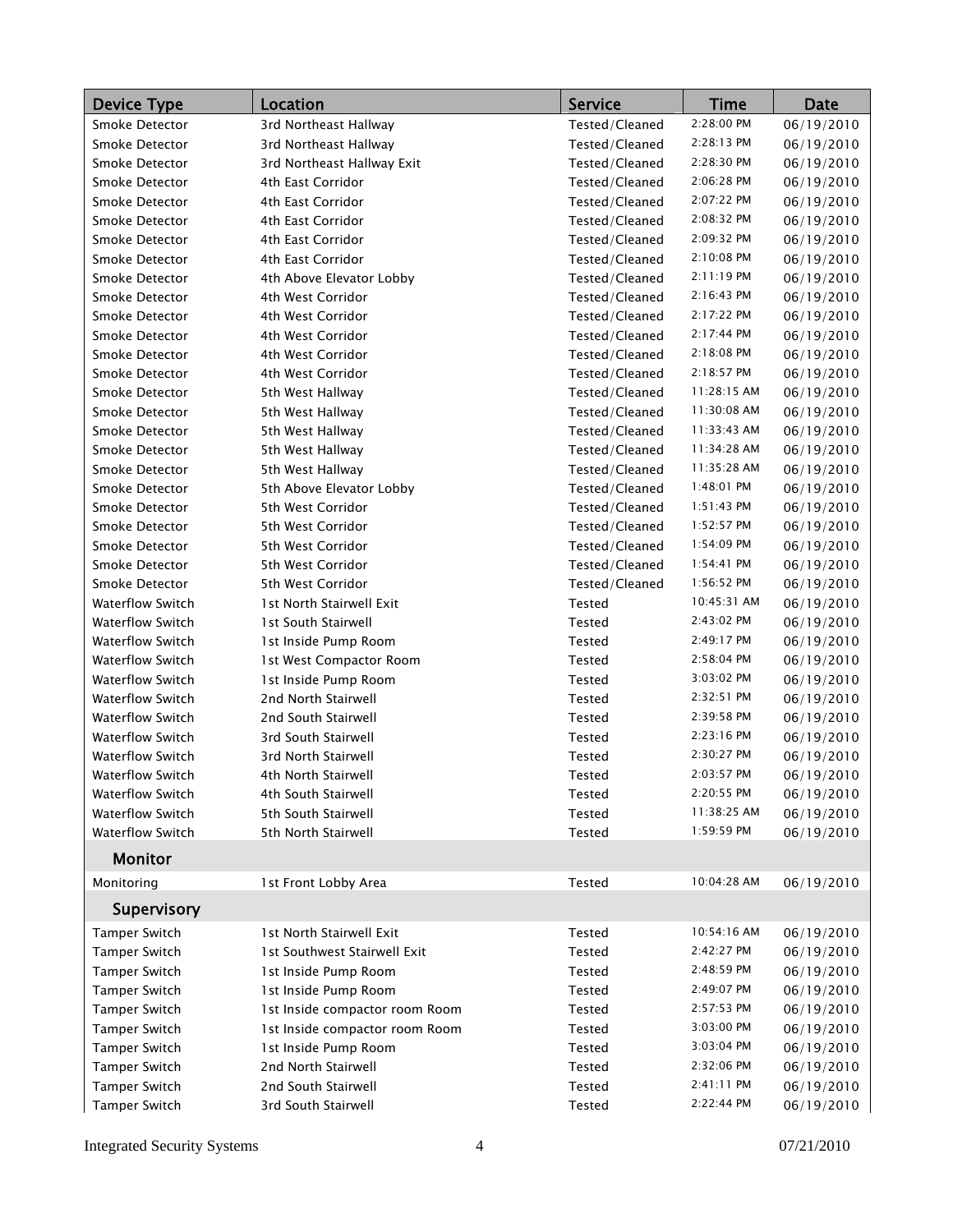| Device Type   | <b>Location</b>        | <b>Service</b> | Time         | Date       |
|---------------|------------------------|----------------|--------------|------------|
| Tamper Switch | 3rd North Stairwell    | Tested         | $2:30:56$ PM | 06/19/2010 |
| Tamper Switch | 4th North Stairwell    | Tested         | 2:03:23 PM   | 06/19/2010 |
| Tamper Switch | 4th South Stairwell    | Tested         | $2:21:28$ PM | 06/19/2010 |
| Tamper Switch | 5th South Stairwell    | Tested         | 11:42:09 AM  | 06/19/2010 |
| Tamper Switch | 5th North Stairwell    | Tested         | 2:00:30 PM   | 06/19/2010 |
| Tamper Switch | Ground Behind Building | Tested         | 3:01:13 PM   | 06/19/2010 |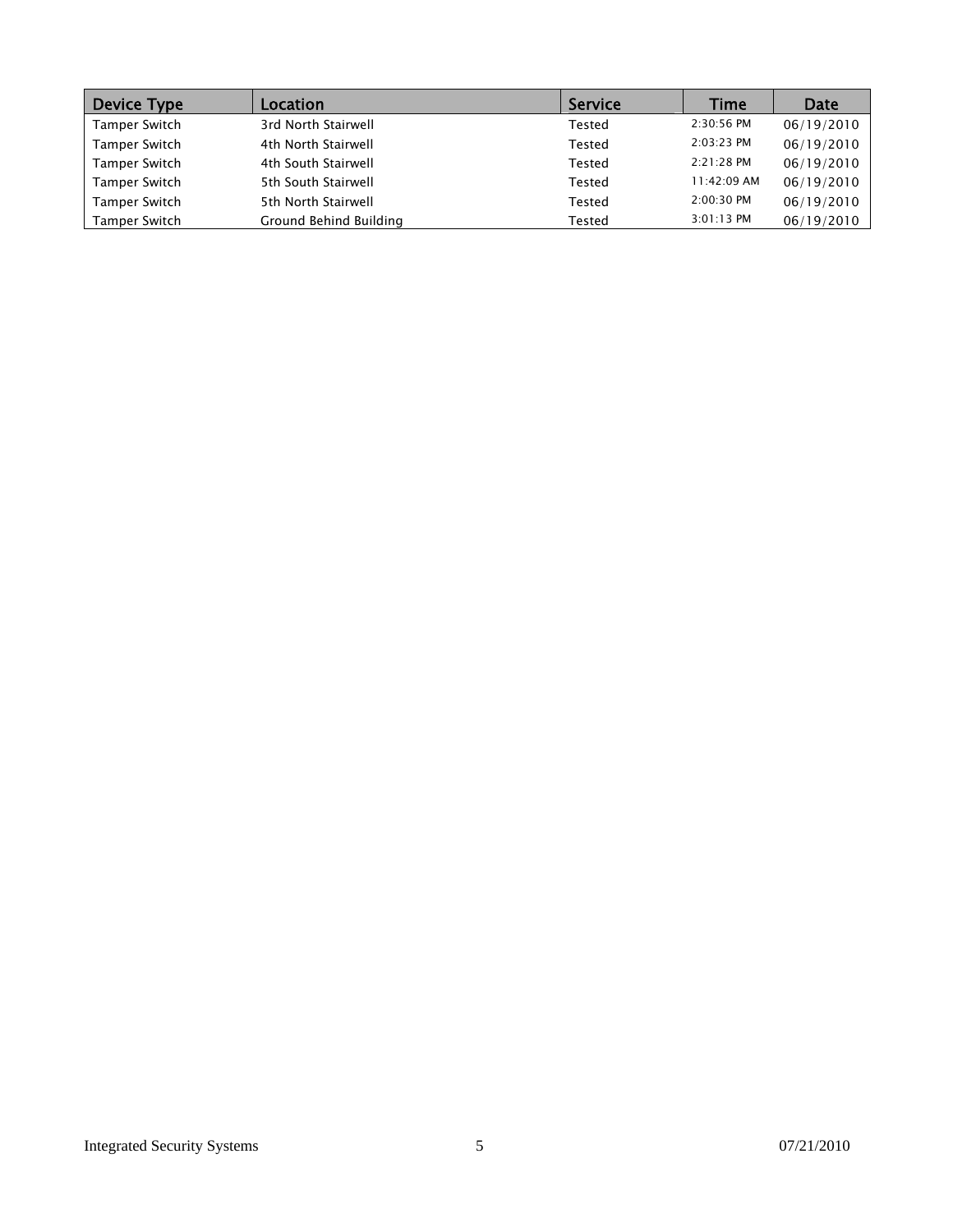## *Auxiliary Functions Testing*

*Generated by: BuildingReports.com* 

### Building: Client Name Control Panel: 1 - EST EST3

*The Auxiliary Functions Testing section lists each of the ancillary items, systems, and emergency equipment that are controlled by the system control unit. Items are grouped by Passed or Failed/Other. The items are listed by device type, and a check box is provided to indicate if the test conducted was simulated.* 

| <b>Type</b>            | Location                         | Comment | <b>ScanID</b> | <b>Simulated</b> |  |  |  |  |  |
|------------------------|----------------------------------|---------|---------------|------------------|--|--|--|--|--|
| <b>Passed</b>          |                                  |         |               |                  |  |  |  |  |  |
| Programmable Relay     |                                  |         |               |                  |  |  |  |  |  |
| Warning Light          | 1st Inside Elevator Machine Room | Passed  | 04853879      | □                |  |  |  |  |  |
| Primary Recall         | 1st Inside Elevator Machine Room | Passed  | 04853880      | ⊏                |  |  |  |  |  |
| Alternate Recall       | 1st Inside Flevator Machine Room | Passed  | 04853881      |                  |  |  |  |  |  |
| <b>Smoke Detector</b>  |                                  |         |               |                  |  |  |  |  |  |
| <b>Elevator Recall</b> | 1st Elevator Lobby               | Passed  | 04853853      | ┍                |  |  |  |  |  |
| Elevator Recall        | 2nd At Elevator Lobby            | Passed  | 3933944519    |                  |  |  |  |  |  |
| <b>Elevator Recall</b> | 3rd At Elevator Lobby            | Passed  | 3933934008    |                  |  |  |  |  |  |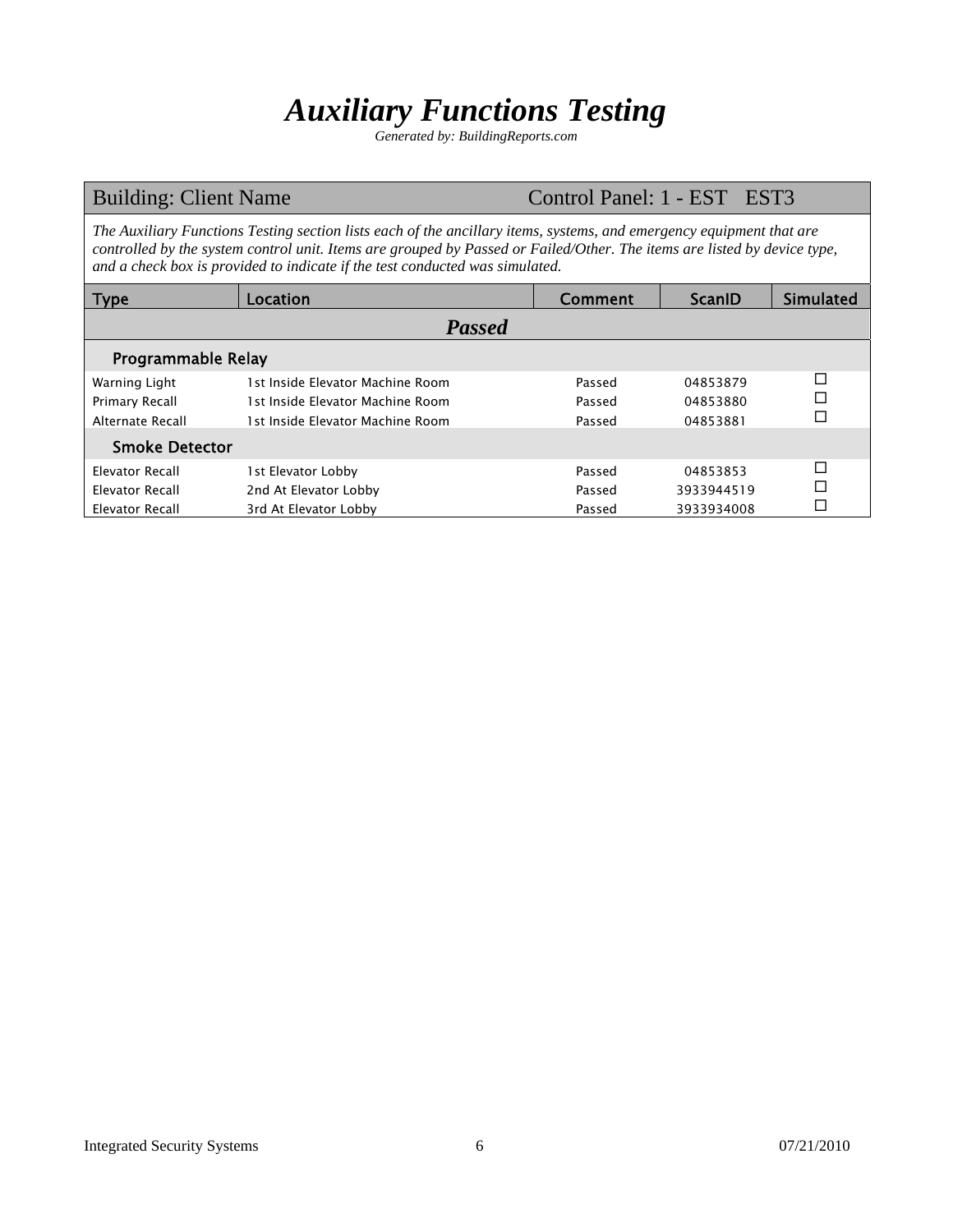## *Sensitivity Testing*

*Generated by: BuildingReports.com* 

### Building: Client Name Control Panel: 1 - EST EST3

*The Sensitivity Testing section details the sensitivity test ranges and acceptable readings for each type of device. Items are grouped by Passed or Failed/Other. Normally, Devices that perform outside the acceptable range of sensitivity are listed in Failed/Other.* 

| Location                         | <b>Address</b> | Model # | Range         | %        | <b>ScanID</b> |
|----------------------------------|----------------|---------|---------------|----------|---------------|
|                                  | <b>Passed</b>  |         |               |          |               |
| <b>Smoke Detector</b>            |                |         |               |          |               |
| 1st Above Electrical Room        | D 112          | SIGA-PS | $0.67 - 3.77$ | < 20%    | 3933944571    |
| 1st Front Lobby Area             | D 110          | SIGA-PS | $0.67 - 3.77$ | < 20%    | 04853851      |
| 1st South Hallway Entrance       | D 114          | SIGA-PS | $0.67 - 3.77$ | < 20%    | 04853852      |
| 1st South Hallway                | D 117          | SIGA-PS | $0.67 - 3.77$ | < 20%    | 04853862      |
| 1st South Hallway                | D 119          | SIGA-PS | $0.67 - 3.77$ | < 20%    | 04853861      |
| 1st South Hallway                | D 120          | SIGA-PS | $0.67 - 3.77$ | $< 20\%$ | 04853860      |
| 1st South Hallway Exit           | D 121          | SIGA-PS | $0.67 - 3.77$ | $< 20\%$ | 04853859      |
| 1st Southeast Activity Room 2    | D 106          | SIGA-PS | $0.67 - 3.77$ | < 20%    | 04853857      |
| 1st Southeast Elevator Lobby     | D 107          | SIGA-PS | $0.67 - 3.77$ | < 20%    | 04853854      |
| 1st Northeast Elevator Lobby     | D 104          | SIGA-PS | $0.67 - 3.77$ | < 20%    | 04853855      |
| 1st Northeast Activity Room      | D 105          | SIGA-PS | $0.67 - 3.77$ | $< 20\%$ | 04853856      |
| 1st North Hallway                | D 103          | SIGA-PS | $0.67 - 3.77$ | $< 20\%$ | 04853865      |
| 1st North Hallway                | D 102          | SIGA-PS | $0.67 - 3.77$ | < 20%    | 04853864      |
| 1st North Hallway Exit           | D 101          | SIGA-PS | $0.67 - 3.77$ | $< 20\%$ | 04853863      |
| 1st Southeast Pump Room          | D 118          | SIGA-PS | $0.67 - 3.77$ | < 20%    | 3933978231    |
| 1st Inside Elevator Machine Room | D 116          | SIGA-PS | $0.67 - 3.77$ | < 20%    | 3933995153    |
| 1st Above Store Room             | D 111          | SIGA-PS | $0.67 - 3.77$ | < 20%    | 3934050530    |
| 1st Inside Main Office           | D 109          | SIGA-PS | $0.67 - 3.77$ | < 20%    | 04853858      |
| 1st Elevator Lobby               | D 115          | SIGA-PS | $0.67 - 3.77$ | < 20%    | 04853853      |
| 2nd Northeast Hallway Exit       | D 201          | SIGA-PS | $0.67 - 3.77$ | < 20%    | 3933987486    |
| 2nd Northeast Hallway            | D 202          | SIGA-PS | $0.67 - 3.77$ | < 20%    | 3934052435    |
| 2nd Northwest Hallway            | D 203          | SIGA-PS | $0.67 - 3.77$ | < 20%    | 3934052411    |
| 2nd Northwest Hallway            | D 204          | SIGA-PS | $0.67 - 3.77$ | < 20%    | 3933934329    |
| 2nd Northwest Hallway Entrance   | D 205          | SIGA-PS | $0.67 - 3.77$ | < 20%    | 3933934084    |
| 2nd At Elevator Lobby            | D 206          | SIGA-PS | $0.67 - 3.77$ | $< 20\%$ | 3933944519    |
| 2nd Southwest Hallway Entrance   | D 207          | SIGA-PS | $0.67 - 3.77$ | $< 20\%$ | 3934052459    |
| 2nd Southwest Hallway            | D 208          | SIGA-PS | $0.67 - 3.77$ | < 20%    | 3933873970    |
| 2nd Southwest Hallway            | D 209          | SIGA-PS | $0.67 - 3.77$ | < 20%    | 3933937726    |
| 2nd Southwest Hallway            | D 210          | SIGA-PS | $0.67 - 3.77$ | < 20%    | 3933951531    |
| 2nd Southwest Hallway Exit       | D 211          | SIGA-PS | $0.67 - 3.77$ | $< 20\%$ | 3933943758    |
| 3rd Southwest Hallway Exit       | D 311          | SIGA-PS | $0.67 - 3.77$ | $< 20\%$ | 3933934251    |
| 3rd Southwest Hallway            | D 310          | SIGA-PS | $0.67 - 3.77$ | $< 20\%$ | 3933934534    |
| 3rd Southwest Hallway            | D 309          | SIGA-PS | $0.67 - 3.77$ | < 20%    | 3933934503    |
| 3rd Southwest Hallway            | D 308          | SIGA-PS | $0.67 - 3.77$ | $< 20\%$ | 3934022865    |
| 3rd Southwest Hallway Entrance   | D 307          | SIGA-PS | $0.67 - 3.77$ | $< 20\%$ | 3933951593    |
| 3rd At Elevator Lobby            | D 306          | SIGA-PS | $0.67 - 3.77$ | $< 20\%$ | 3933934008    |
| 3rd Northeast Hallway Entrance   | D 305          | SIGA-PS | $0.67 - 3.77$ | $< 20\%$ | 04853866      |
| 3rd Northeast Hallway            | D 304          | SIGA-PS | $0.67 - 3.77$ | $< 20\%$ | 3933934022    |
| 3rd Northeast Hallway            | D 303          | SIGA-PS | $0.67 - 3.77$ | $< 20\%$ | 3933934626    |

Integrated Security Systems 7 07/21/2010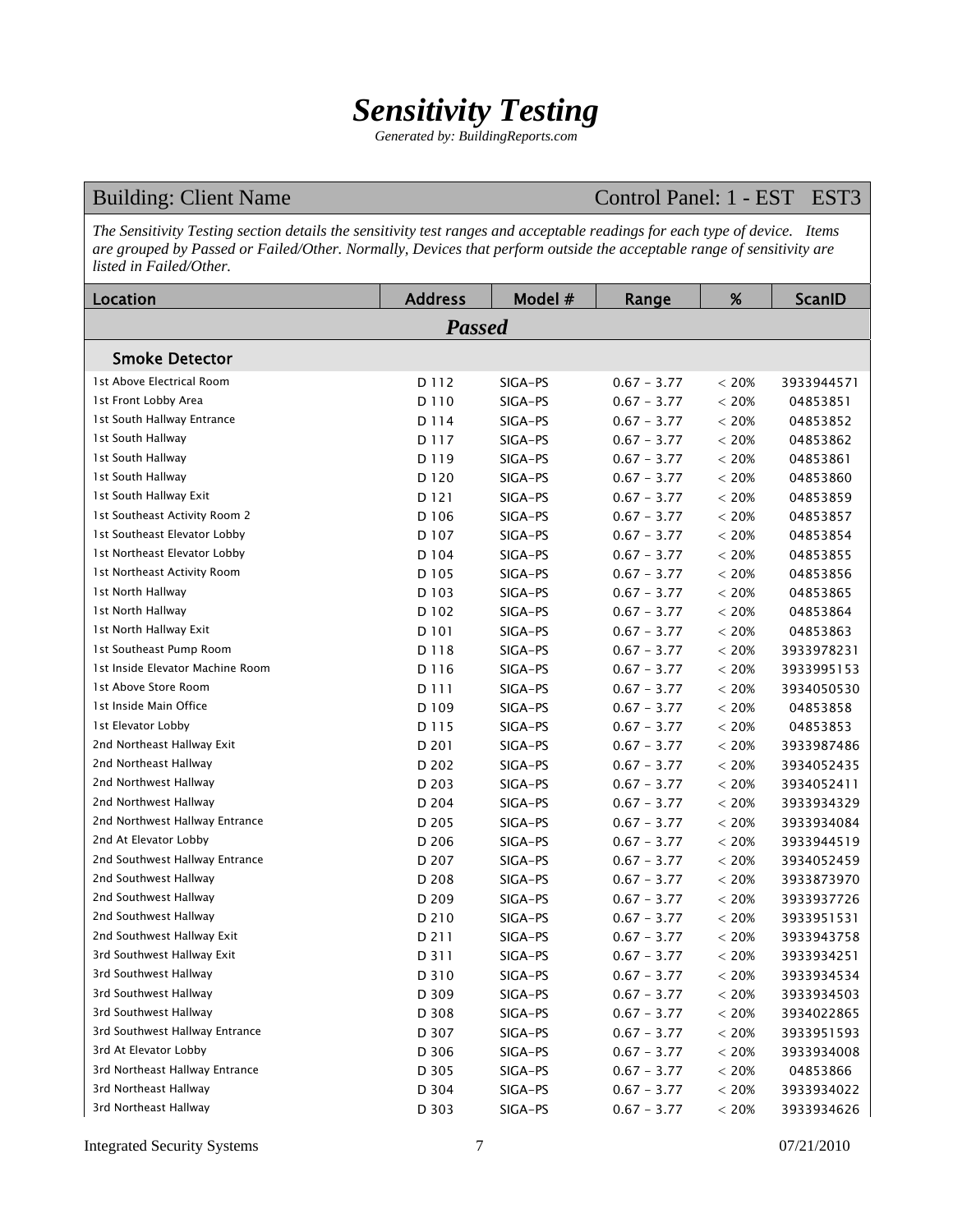| 3rd Northeast Hallway      | D 302 | SIGA-PS | $0.67 - 3.77$ | < 20%   | 3933913874 |
|----------------------------|-------|---------|---------------|---------|------------|
| 3rd Northeast Hallway Exit | D 301 | SIGA-PS | $0.67 - 3.77$ | < 20%   | 3933949774 |
| 4th East Corridor          | D 401 | SIGA-PS | $0.67 - 3.77$ | . < 20% | 3933916790 |
| 4th East Corridor          | D 402 | SIGA-PS | $0.67 - 3.77$ | . < 20% | 3933946193 |
| 4th East Corridor          | D 403 | SIGA-PS | $0.67 - 3.77$ | . < 20% | 3933945813 |
| 4th East Corridor          | D 404 | SIGA-PS | $0.67 - 3.77$ | 320%    | 3934020526 |
| 4th East Corridor          | D 405 | SIGA-PS | $0.67 - 3.77$ | . < 20% | 3934022872 |
| 4th Above Elevator Lobby   | D 406 | SIGA-PS | $0.67 - 3.77$ | . < 20% | 3934026672 |
| 4th West Corridor          | D 407 | SIGA-PS | $0.67 - 3.77$ | . < 20% | 3934024029 |
| 4th West Corridor          | D 408 | SIGA-PS | $0.67 - 3.77$ | . < 20% | 3933873895 |
| 4th West Corridor          | D 409 | SIGA-PS | $0.67 - 3.77$ | 320%    | 3934024609 |
| 4th West Corridor          | D 410 | SIGA-PS | $0.67 - 3.77$ | . < 20% | 3934023947 |
| 4th West Corridor          | D 411 | SIGA-PS | $0.67 - 3.77$ | . < 20% | 3933951555 |
| 5th West Hallway           | D 507 | SIGA-PS | $0.67 - 3.77$ | . < 20% | 3933949729 |
| 5th West Hallway           | D 508 | SIGA-PS | $0.67 - 3.77$ | . < 20% | 3934020519 |
| 5th West Hallway           | D 509 | SIGA-PS | $0.67 - 3.77$ | . < 20% | 3933934510 |
| 5th West Hallway           | D 510 | SIGA-PS | $0.67 - 3.77$ | . < 20% | 3934024630 |
| 5th West Hallway           | D 511 | SIGA-PS | $0.67 - 3.77$ | . < 20% | 3933916844 |
| 5th Above Elevator Lobby   | D 506 | SIGA-PS | $0.67 - 3.77$ | . < 20% | 3933935906 |
| 5th West Corridor          | D 505 | SIGA-PS | $0.67 - 3.77$ | . < 20% | 3933938754 |
| 5th West Corridor          | D 504 | SIGA-PS | $0.67 - 3.77$ | . < 20% | 3933915670 |
| 5th West Corridor          | D 502 | SIGA-PS | $0.67 - 3.77$ | . < 20% | 3933932370 |
| 5th West Corridor          | D 503 | SIGA-PS | $0.67 - 3.77$ | . < 20% | 3933946223 |
| 5th West Corridor          | D 501 | SIGA-PS | $0.67 - 3.77$ | . < 20% | 3933916882 |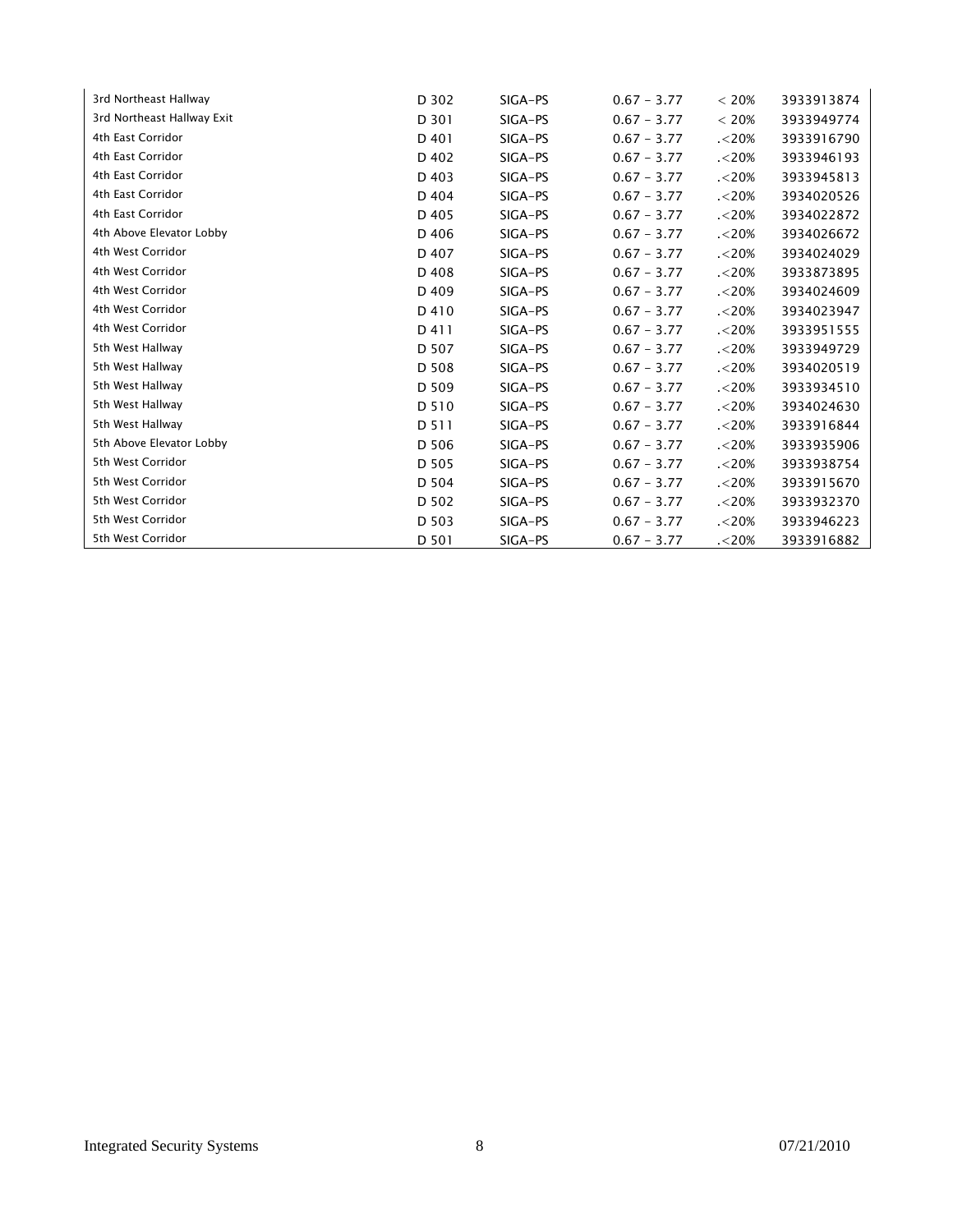## *Battery & Power Supply Testing*

*Generated by: BuildingReports.com* 

| <b>Building: Client Name</b><br>Control Panel: 1 - EST EST3                                                                                                                                                                |                           |         |      |                       |             |             |  |  |  |
|----------------------------------------------------------------------------------------------------------------------------------------------------------------------------------------------------------------------------|---------------------------|---------|------|-----------------------|-------------|-------------|--|--|--|
| The Control & Power Testing section details the readings and measurements of batteries and power supplies used to<br>provide power to the fire alarm and life safety systems. Items are grouped by Passed or Failed/Other. |                           |         |      |                       |             |             |  |  |  |
|                                                                                                                                                                                                                            |                           |         |      |                       | <b>Pre</b>  | <b>Post</b> |  |  |  |
| <b>Type</b>                                                                                                                                                                                                                | <b>Location</b>           | Comment | Amps | <b>Volts</b>          | <b>Test</b> | <b>Test</b> |  |  |  |
| <b>Passed</b>                                                                                                                                                                                                              |                           |         |      |                       |             |             |  |  |  |
| <b>Battery</b>                                                                                                                                                                                                             |                           |         |      |                       |             |             |  |  |  |
| Sealed Lead Acid                                                                                                                                                                                                           | 1st Front Electrical Room | Passed  | 7ah  | 12v                   | 26.4        | 25.7        |  |  |  |
|                                                                                                                                                                                                                            |                           |         |      | x <sub>2</sub>        |             |             |  |  |  |
| Sealed Lead Acid                                                                                                                                                                                                           | 1st Front Electrical Room | Passed  | 7ah  | 12v<br>x <sub>2</sub> | 26.6        | 25.5        |  |  |  |
| Sealed Lead Acid                                                                                                                                                                                                           | 1st Front Electrical Room | Passed  | 7ah  | 12v                   | 26.6        | 25.6        |  |  |  |
|                                                                                                                                                                                                                            |                           |         |      | x <sub>2</sub>        |             |             |  |  |  |
| Sealed Lead Acid                                                                                                                                                                                                           | 1st Front Lobby Area      | Passed  | 18ah | 12v                   | 26.6        |             |  |  |  |
|                                                                                                                                                                                                                            |                           |         |      | x <sub>2</sub>        |             |             |  |  |  |
| <b>Power Supply</b>                                                                                                                                                                                                        |                           |         |      |                       |             |             |  |  |  |
|                                                                                                                                                                                                                            | 1st Front Electrical Room | Passed  | 10   | 120                   |             |             |  |  |  |
|                                                                                                                                                                                                                            | 1st Front Electrical Room | Passed  | 10   | 120                   |             |             |  |  |  |
|                                                                                                                                                                                                                            | 1st Front Electrical Room | Passed  | 10   | 120                   |             |             |  |  |  |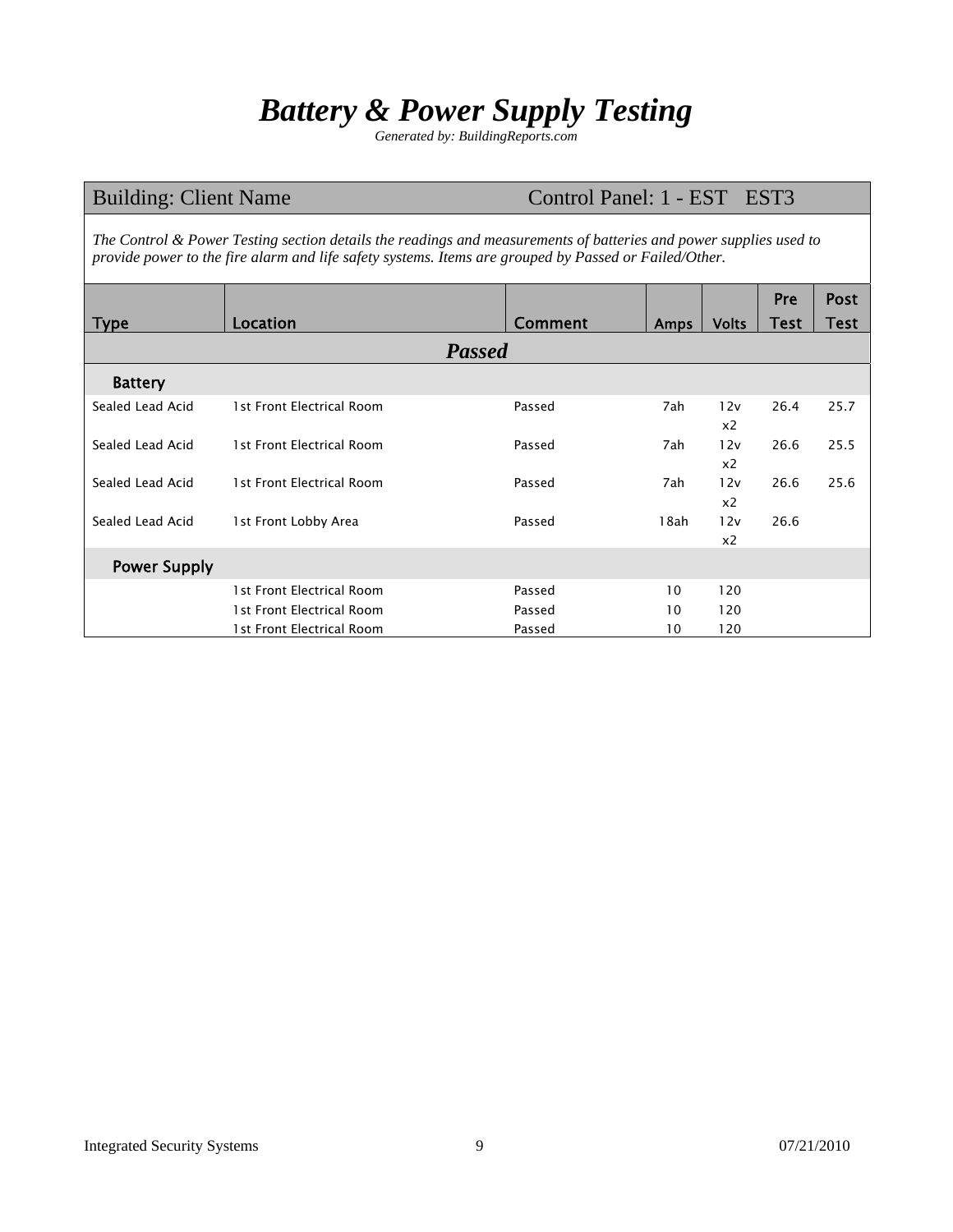## *Inventory & Warranty Report*

*Generated by: BuildingReports.com* 

### Building: Client Name Control Panel: 1 - EST EST3

*The Inventory & Warranty Report lists each of the devices and items that are included in your Inspection Report. A complete inventory count by device type and category is provided. Items installed within the last 90 days, within the last year, and devices installed for two years or more are grouped together for easy reference.* 

| Device or Item            |     | Category         | % of Inventory                        | Quantity            |
|---------------------------|-----|------------------|---------------------------------------|---------------------|
| Power Supply              |     | Control          | 2.13%                                 | 3                   |
| Battery                   |     | Control          | 2.84%                                 | 4                   |
| Communication Line        |     | Control          | 1.42%                                 | 2                   |
| Horn/Strobe               |     | Indicating       | 7.09%                                 | 10                  |
| <b>Disconnect</b>         |     | Control          | 0.71%                                 | 1                   |
| Communicator              |     | Control          | 0.71%                                 | $\mathbf{1}$        |
| Monitoring                |     | Monitor          | 0.71%                                 | 1                   |
| <b>Control Panel</b>      |     | Control          | 0.71%                                 | 1                   |
| Bell                      |     | Indicating       | 0.71%                                 | $\mathbf{1}$        |
| <b>Heat Detector</b>      |     | Initiating       | 1.42%                                 | 2                   |
| Smoke Detector            |     | Initiating       | 44.68%                                | 63                  |
| <b>Pull Station</b>       |     | Initiating       | 14.18%                                | 20                  |
| <b>Waterflow Switch</b>   |     | Initiating       | 9.22%                                 | 13                  |
| <b>Tamper Switch</b>      |     | Supervisory      | 11.35%                                | 16                  |
| Programmable Relay        |     | Auxiliary        | 2.13%                                 | 3                   |
| <b>Type</b>               | Qty | Model #          | <b>Description</b>                    | <b>Install Date</b> |
|                           |     |                  | <b>In Service - 1 Year to 2 Years</b> |                     |
| Battery                   | 3   | 12v7ah           | Sealed Lead Acid                      | 06/02/2009          |
| Bell                      | 1   |                  |                                       | 06/02/2009          |
| <b>Communication Line</b> | 2   | <b>RJ45</b>      |                                       | 06/02/2009          |
| <b>COPS</b>               |     |                  |                                       |                     |
| Monitoring                | 1   | 387-8012         | <b>Central Station</b>                | 06/02/2009          |
| <b>EST</b>                |     |                  |                                       |                     |
| Communicator              | 1   | EST <sub>3</sub> | Digital Communicator                  | 06/02/2009          |
| Control Panel             | 1   | EST <sub>3</sub> |                                       | 06/02/2009          |
| <b>Heat Detector</b>      | 1   | SIGA-HRS         |                                       | 06/02/2009          |
| <b>Heat Detector</b>      | 1   | SIGA-HRS         | Rate-of-Rise                          | 06/02/2009          |
| Horn/Strobe               | 1   |                  |                                       | 06/02/2009          |
| Horn/Strobe               | 9   | G1               |                                       | 06/02/2009          |
| Power Supply              | 3   | $.BPS-10$        |                                       | 06/02/2009          |
| Programmable Relay        | 1   | SIGA-CR          | Alternate Recall                      | 06/02/2009          |
| Programmable Relay        | 1   | SIGA-CR          | <b>Primary Recall</b>                 | 06/02/2009          |
| Programmable Relay        | 1   | SIGA-CR          | Warning Light                         | 06/02/2009          |
| <b>Pull Station</b>       | 20  | SIGA-273         | Single Action                         | 06/02/2009          |
| Smoke Detector            | 61  | SIGA-PS          | Photoelectric                         | 06/02/2009          |
| Tamper Switch             | 1   | PCVS-2           |                                       | 06/02/2009          |
| Tamper Switch             | 1   | SC502            |                                       | 06/02/2009          |
| Waterflow Switch          | 1   | SIGA-            |                                       | 06/02/2009          |
| <b>Milwaukee</b>          |     |                  |                                       |                     |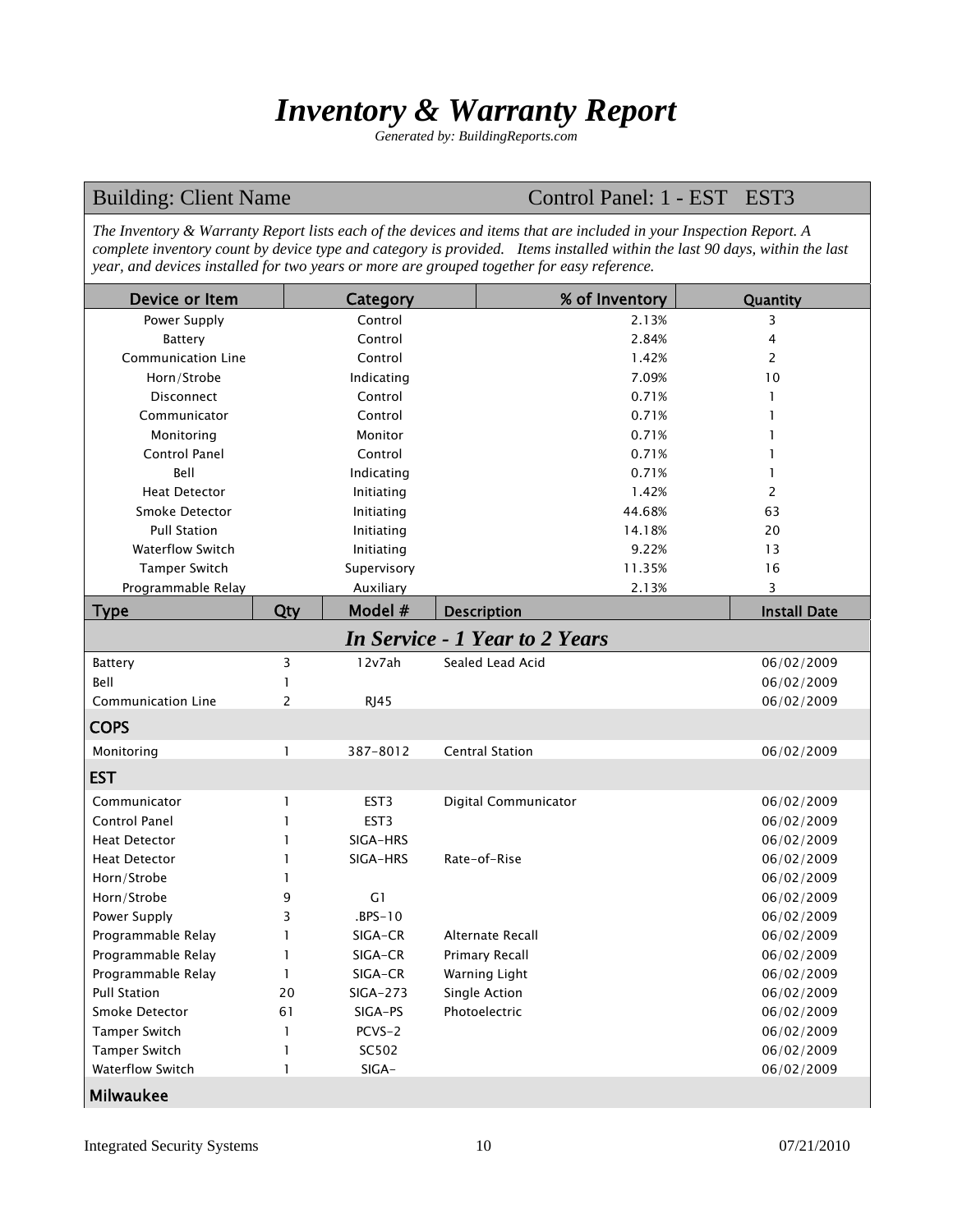| Tamper Switch           | 8              | BB-SCSO2         |                                        | 06/02/2009 |
|-------------------------|----------------|------------------|----------------------------------------|------------|
| Tamper Switch           |                | so <sub>2</sub>  |                                        | 06/02/2009 |
| <b>Notifier</b>         |                |                  |                                        |            |
| <b>Waterflow Switch</b> |                | WFD <sub>2</sub> |                                        | 06/02/2009 |
| <b>Waterflow Switch</b> | 9              | $WFD-2$          |                                        | 06/02/2009 |
| <b>Potter Electric</b>  |                |                  |                                        |            |
| Tamper Switch           | 5              | OSYS-U           |                                        | 06/02/2009 |
| <b>Waterflow Switch</b> | 2              | PIVS-U           |                                        | 06/02/2009 |
| <b>Square D</b>         |                |                  |                                        |            |
| <b>Disconnect</b>       |                | 20 Amps          | <b>Breaker</b>                         | 06/02/2009 |
|                         |                |                  | <b>In Service - 3 Years to 5 Years</b> |            |
| <b>EST</b>              |                |                  |                                        |            |
| Smoke Detector          | $\overline{2}$ | SIGA-PS          | Photoelectric                          | 05/01/2006 |
| <b>GenSpec</b>          |                |                  |                                        |            |
| Battery                 |                | GR 12v18         | Sealed Lead Acid                       | 05/01/2006 |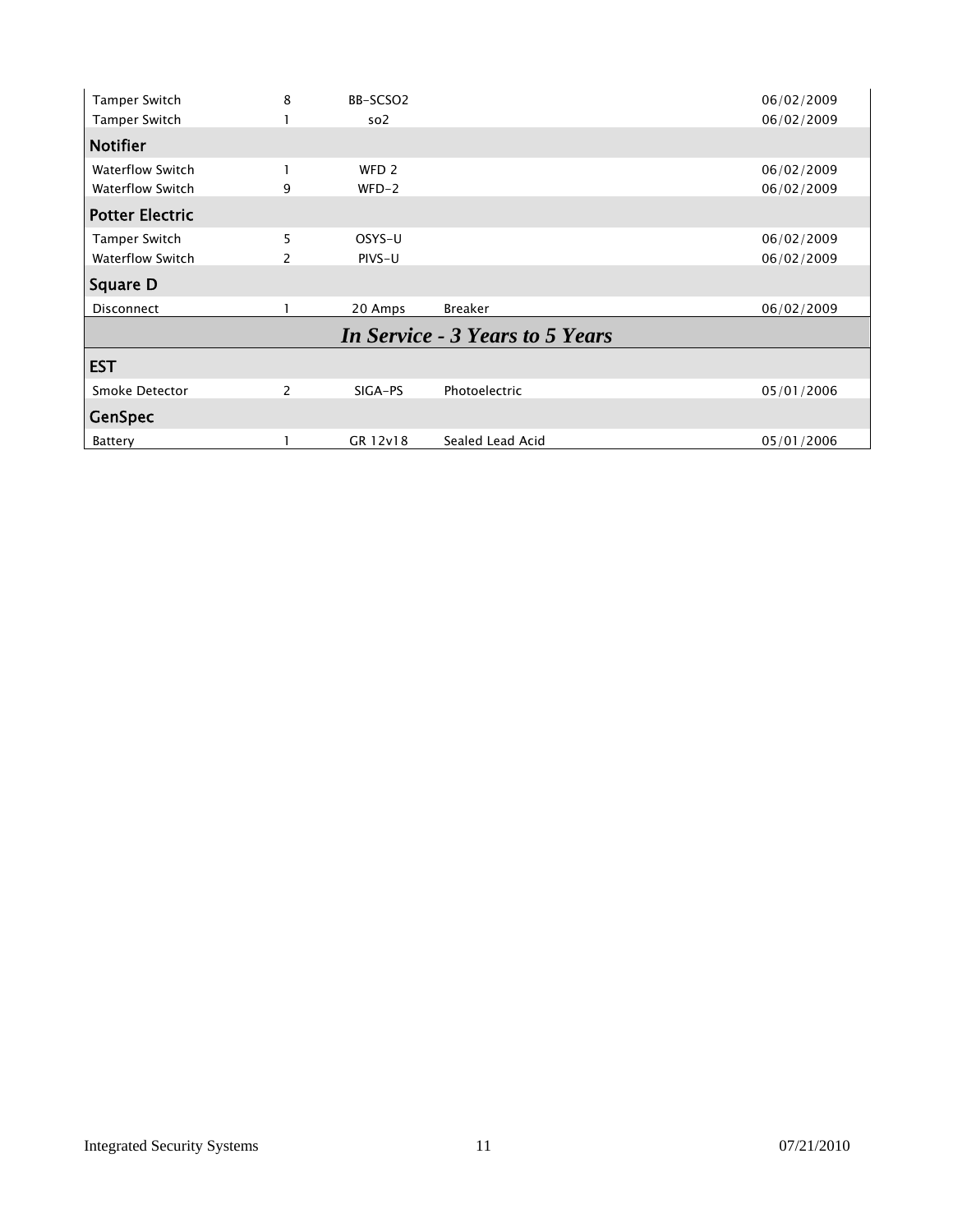## *Zone Address Report*

*Generated by: BuildingReports.com* 

### Building: Client Name Control Panel: 1 - EST EST3

*The Zone Address Report lists all of the devices and items that have an individual address, or are grouped together under a common zone. The device type, location, and description are included for your reference.* 

| <b>Address</b>   | <b>Device Type</b>   | Location                         | <b>Description</b> | ScanID     |
|------------------|----------------------|----------------------------------|--------------------|------------|
| 101              | Programmable Relay   | 1st Inside Elevator Machine Room | Warning Light      | 04853879   |
| 102              | Programmable Relay   | 1st Inside Elevator Machine Room | Primary Recall     | 04853880   |
| 103              | Programmable Relay   | 1st Inside Elevator Machine Room | Alternate Recall   | 04853881   |
| Phone Line 1     | Communication Line   | 1st Front Electrical Room        |                    | 04853834   |
| Phone Line 2     | Communication Line   | 1st Front Electrical Room        |                    | 04853835   |
|                  | Zone/Circuit: BPS 1  |                                  |                    |            |
|                  | Power Supply         | 1st Front Electrical Room        |                    | 11053734   |
| Batteries        | <b>Battery</b>       | 1st Front Electrical Room        | Sealed Lead Acid   | 11053735   |
| NAC <sub>3</sub> | Horn/Strobe          | 1st Front Electrical Room        |                    | 04853841   |
| NAC <sub>4</sub> | Horn/Strobe          | 1st Front Electrical Room        |                    | 04853842   |
|                  | Zone/Circuit: BPS 2  |                                  |                    |            |
|                  | Power Supply         | 1st Front Electrical Room        |                    | 11053730   |
| Batteries        | Battery              | 1st Front Electrical Room        | Sealed Lead Acid   | 11053731   |
| NAC 1            | Horn/Strobe          | 1st Front Electrical Room        |                    | 04853843   |
| NAC <sub>2</sub> | Horn/Strobe          | 1st Front Electrical Room        |                    | 04853845   |
| NAC <sub>3</sub> | Horn/Strobe          | 1st Front Electrical Room        |                    | 04853844   |
| NAC <sub>4</sub> | Horn/Strobe          | 1st Front Electrical Room        |                    | 04853846   |
|                  | Zone/Circuit: BPS 3  |                                  |                    |            |
|                  | Power Supply         | 1st Front Electrical Room        |                    | 11053732   |
| <b>Batteries</b> | Battery              | 1st Front Electrical Room        | Sealed Lead Acid   | 11053733   |
| NAC 1            | Horn/Strobe          | 1 st Front Electrical Room       |                    | 04853847   |
| NAC <sub>2</sub> | Horn/Strobe          | 1 st Front Electrical Room       |                    | 04853849   |
| NAC <sub>3</sub> | Horn/Strobe          | 1 st Front Electrical Room       |                    | 04853848   |
| NAC <sub>4</sub> | Horn/Strobe          | 1st Front Electrical Room        |                    | 04853850   |
| Zone/Circuit: D  |                      |                                  |                    |            |
| 101              | Smoke Detector       | 1st North Hallway Exit           | Photoelectric      | 04853863   |
| 102              | Smoke Detector       | 1st North Hallway                | Photoelectric      | 04853864   |
| 103              | Smoke Detector       | 1st North Hallway                | Photoelectric      | 04853865   |
| 104              | Smoke Detector       | 1st Northeast Elevator Lobby     | Photoelectric      | 04853855   |
| 105              | Smoke Detector       | 1st Northeast Activity Room      | Photoelectric      | 04853856   |
| 106              | Smoke Detector       | 1st Southeast Activity Room 2    | Photoelectric      | 04853857   |
| 107              | Smoke Detector       | 1st Southeast Elevator Lobby     | Photoelectric      | 04853854   |
| 109              | Smoke Detector       | 1st Inside Main Office           | Photoelectric      | 04853858   |
| 110              | Smoke Detector       | 1st Front Lobby Area             | Photoelectric      | 04853851   |
| 111              | Smoke Detector       | 1st Above Store Room             | Photoelectric      | 3934050530 |
| 112              | Smoke Detector       | 1st Above Electrical Room        | Photoelectric      | 3933944571 |
| 113              | <b>Heat Detector</b> | 1st West Laundry Room            | Rate-of-Rise       | 3809816766 |
| 114              | Smoke Detector       | 1st South Hallway Entrance       | Photoelectric      | 04853852   |
| 115              | Smoke Detector       | 1st Elevator Lobby               | Photoelectric      | 04853853   |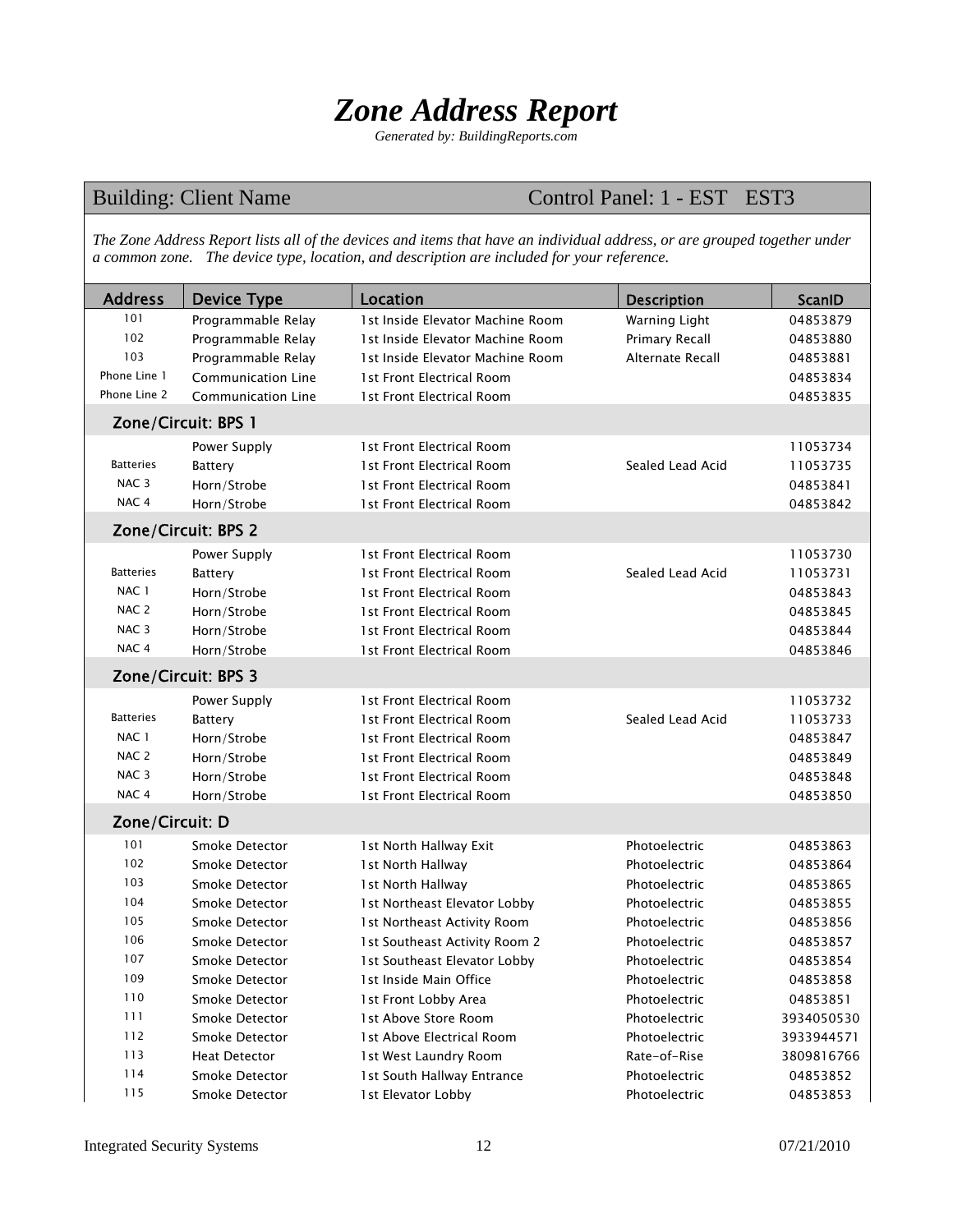| 116                | Smoke Detector | 1st Inside Elevator Machine Room | Photoelectric        | 3933995153 |  |  |
|--------------------|----------------|----------------------------------|----------------------|------------|--|--|
| 117                | Smoke Detector | 1st South Hallway                | Photoelectric        | 04853862   |  |  |
| 118                | Smoke Detector | 1st Southeast Pump Room          | Photoelectric        | 3933978231 |  |  |
| 119                | Smoke Detector | 1st South Hallway                | Photoelectric        | 04853861   |  |  |
| 120                | Smoke Detector | 1st South Hallway                | Photoelectric        | 04853860   |  |  |
| 121                | Smoke Detector | 1st South Hallway Exit           | Photoelectric        | 04853859   |  |  |
| 201                | Smoke Detector | 2nd Northeast Hallway Exit       | Photoelectric        | 3933987486 |  |  |
| 202                | Smoke Detector | 2nd Northeast Hallway            | Photoelectric        | 3934052435 |  |  |
| 203                | Smoke Detector | 2nd Northwest Hallway            | Photoelectric        | 3934052411 |  |  |
| 204                | Smoke Detector | 2nd Northwest Hallway            | Photoelectric        | 3933934329 |  |  |
| 205                | Smoke Detector | 2nd Northwest Hallway Entrance   | Photoelectric        | 3933934084 |  |  |
| 206                | Smoke Detector | 2nd At Elevator Lobby            | Photoelectric        | 3933944519 |  |  |
| 207                | Smoke Detector | 2nd Southwest Hallway Entrance   | Photoelectric        | 3934052459 |  |  |
| 208                | Smoke Detector | 2nd Southwest Hallway            | Photoelectric        | 3933873970 |  |  |
| 209                | Smoke Detector | 2nd Southwest Hallway            | Photoelectric        | 3933937726 |  |  |
| 210                | Smoke Detector | 2nd Southwest Hallway            | Photoelectric        | 3933951531 |  |  |
| 211                | Smoke Detector | 2nd Southwest Hallway Exit       | Photoelectric        | 3933943758 |  |  |
| 301                | Smoke Detector | 3rd Northeast Hallway Exit       | Photoelectric        | 3933949774 |  |  |
| 302                | Smoke Detector | 3rd Northeast Hallway            | Photoelectric        | 3933913874 |  |  |
| 303                |                |                                  |                      |            |  |  |
| 304                | Smoke Detector | 3rd Northeast Hallway            | Photoelectric        | 3933934626 |  |  |
| 305                | Smoke Detector | 3rd Northeast Hallway            | Photoelectric        | 3933934022 |  |  |
|                    | Smoke Detector | 3rd Northeast Hallway Entrance   | Photoelectric        | 04853866   |  |  |
| 306                | Smoke Detector | 3rd At Elevator Lobby            | Photoelectric        | 3933934008 |  |  |
| 307                | Smoke Detector | 3rd Southwest Hallway Entrance   | Photoelectric        | 3933951593 |  |  |
| 308                | Smoke Detector | 3rd Southwest Hallway            | Photoelectric        | 3934022865 |  |  |
| 309                | Smoke Detector | 3rd Southwest Hallway            | Photoelectric        | 3933934503 |  |  |
| 310                | Smoke Detector | 3rd Southwest Hallway            | Photoelectric        | 3933934534 |  |  |
| 311                | Smoke Detector | 3rd Southwest Hallway Exit       | Photoelectric        | 3933934251 |  |  |
| 401                | Smoke Detector | 4th East Corridor                | Photoelectric        | 3933916790 |  |  |
| 402                | Smoke Detector | 4th East Corridor                | Photoelectric        | 3933946193 |  |  |
| 403                | Smoke Detector | 4th East Corridor                | Photoelectric        | 3933945813 |  |  |
| 404                | Smoke Detector | 4th East Corridor                | Photoelectric        | 3934020526 |  |  |
| 405                | Smoke Detector | 4th East Corridor                | Photoelectric        | 3934022872 |  |  |
| 406                | Smoke Detector | 4th Above Elevator Lobby         | Photoelectric        | 3934026672 |  |  |
| 407                | Smoke Detector | 4th West Corridor                | Photoelectric        | 3934024029 |  |  |
| 408                | Smoke Detector | 4th West Corridor                | Photoelectric        | 3933873895 |  |  |
| 409                | Smoke Detector | 4th West Corridor                | Photoelectric        | 3934024609 |  |  |
| 410                | Smoke Detector | 4th West Corridor                | Photoelectric        | 3934023947 |  |  |
| 411                | Smoke Detector | 4th West Corridor                | Photoelectric        | 3933951555 |  |  |
| 501                | Smoke Detector | 5th West Corridor                | Photoelectric        | 3933916882 |  |  |
| 502                | Smoke Detector | 5th West Corridor                | Photoelectric        | 3933932370 |  |  |
| 503                | Smoke Detector | 5th West Corridor                | Photoelectric        | 3933946223 |  |  |
| 504                | Smoke Detector | 5th West Corridor                | Photoelectric        | 3933915670 |  |  |
| 505                | Smoke Detector | 5th West Corridor                | Photoelectric        | 3933938754 |  |  |
| 506                | Smoke Detector | 5th Above Elevator Lobby         | Photoelectric        | 3933935906 |  |  |
| 507                | Smoke Detector | 5th West Hallway                 | Photoelectric        | 3933949729 |  |  |
| 508                | Smoke Detector | 5th West Hallway                 | Photoelectric        | 3934020519 |  |  |
| 509                | Smoke Detector | 5th West Hallway                 | Photoelectric        | 3933934510 |  |  |
| 510                | Smoke Detector | 5th West Hallway                 | Photoelectric        | 3934024630 |  |  |
| 511                | Smoke Detector | 5th West Hallway                 | Photoelectric        | 3933916844 |  |  |
|                    |                |                                  |                      |            |  |  |
| Zone/Circuit: FACP |                |                                  |                      |            |  |  |
|                    | Bell           | 1st Outside Pump Room            |                      | 04853882   |  |  |
|                    | Communicator   | 1st Front Lobby Area             | Digital Communicator | 04853837   |  |  |
|                    |                |                                  |                      |            |  |  |

Integrated Security Systems 13 07/21/2010